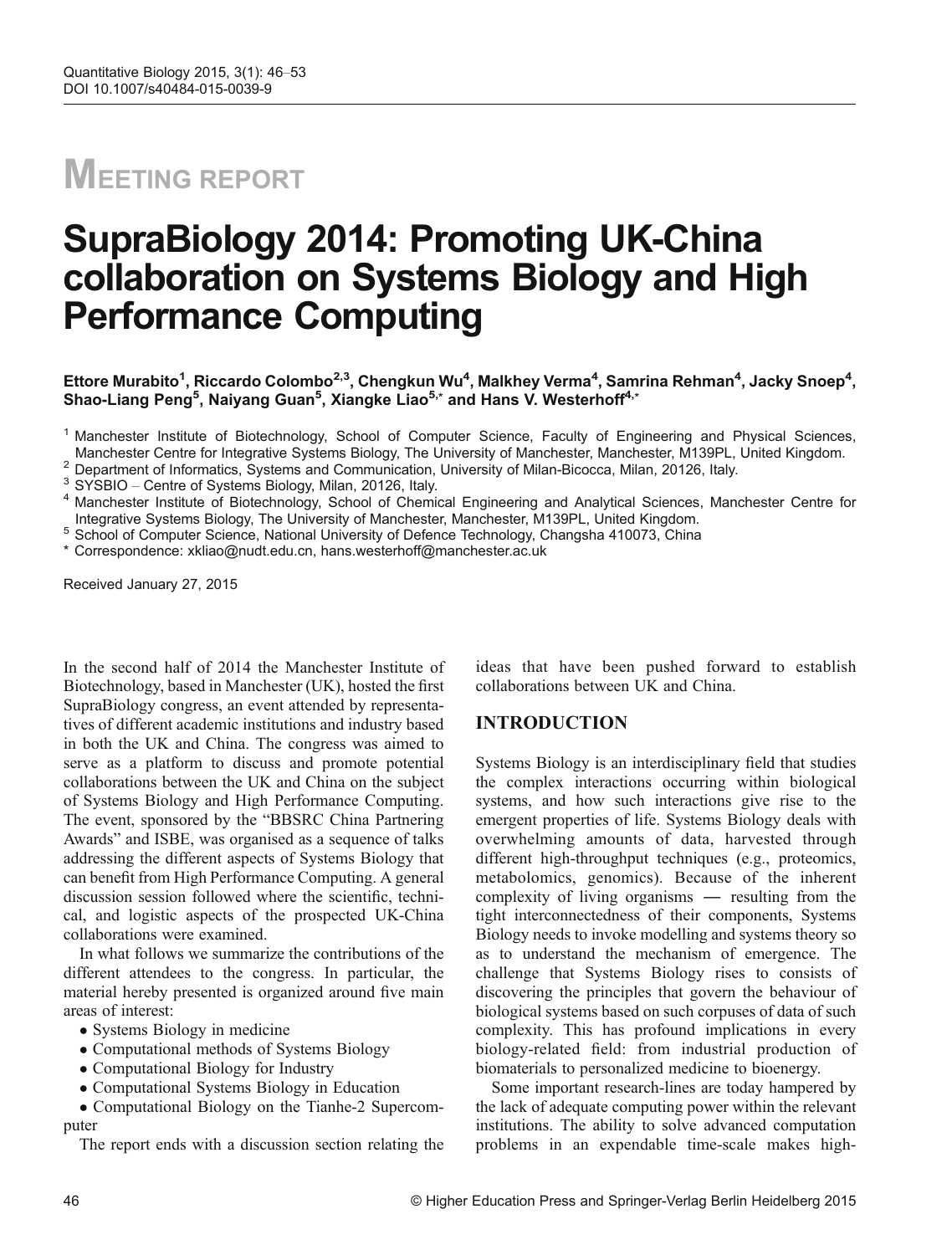performance computing (HPC) particularly appealing to systems biologists. Under this perspective, project collaborations between the two fields of Systems Biology and HPC can harvest the potential for a breakthrough in a number of very hot topics, both in academy and industry.

#### Systems Biology in Medicine

#### Hans V. Westerhoff (University of Manchester, UK)

The old paradigm of disease was molecule-oriented. The consensus was that any medical condition was ultimately ascribable to the malfunctioning of a single molecule. In recent years, Systems Biology has brought about a new paradigm, where the entire biochemical network has to be considered rather than the single components [[1\]](#page-6-0). The concept of systems medicine is based upon this new perspective where the emergence of a condition has to be inscribed in a multi-factorial scenario. The target of a drug is now rightly understood as the entire biochemical network rather than a single molecule. This paradigm shift exposes us to a new level of complexity in medicine.

In the domain of systems medicine, personalized medicine aims to design drugs that are specific to individual patients (or at least classes of patients) [\[2\]](#page-6-0). To achieve such goal one line of research consists of creating a "person simulator" [\[3\]](#page-6-0) able to produce a virtual twin of the patient, based on multiple biomarkers subject to individual variability. Such a virtual twin would then be used to predict and test in silico an array of drugs designed to elicit in the patient the desired effect.

The challenges of such a project are multiple:

 The "virtual twin" implies a multi-scale approach where computer models of cells, tissues, organ and eventually the entire organism are integrated into one sole framework;

 Although the topology of many biochemical systems (and indeed of essentially the entire metabolism of the human) is known, there is a substantial lack of knowledge about the dynamics of their behaviour and the parameter values that determine those dynamics;

 The spatial location of different biochemical networks may play an important role, but this has not yet been investigated in the context of systems medicine;

 Computing the effect of a drug on one individual and relating the result to the actual clinical outcome can test the model's prediction and lead to an improved model's parameterization. This then increases the predictive strength of the computation for a second individual. Because every new individual represents an experiment that can be used to test/train the models for all the already existing patients, the predictive strength of the computations will increase supralinearly. Hence, there is virtually

no limit to the computer power that can be used sensibly here; any additional computer power will greatly enhance each individual prediction.

Andrew Narracott (University of Sheffield, UK)

An important step toward the "virtual twin" is represented by the Virtual Physiological Human (VPH), which is being developed by the VPH Institute [[4](#page-6-0),[5](#page-6-0)]. While the many VPH projects target scales from organism to tissue, some integrate down to the molecular scale, with application in informing clinical practice and assisting medical doctors in decision-problem scenarios.

For example, if a patient suffers from stenosed coronary artery and needs a stent, what is the best location to implant the device? A complete examination to assess where to implant the stent is long, costly and unpleasant for the patient. Through a 3D representation of the blood vessels and using clinical information on blood pressure, the VPH can help to shorten the procedure and predict the best location for the implant, thus substantially lessening the cost and discomfort associated with a traditional exam.

The VPH can perform complex analysis on the human physiology over a range of physical and temporal scales. However the delivery time of truly informative models must be compatible with clinical time-scale. This means that for a truly personalized approach, HPC is required to deliver the volume of analyses required to consider multiple treatment strategies and parameter sensitivity assessment over large patient cohorts.

Jacky Snoep (University of Manchester, UK)

The multi-scale factor and the interactions between different models are crucial aspects in personalised medicine. Attempts to address the issue of integrating models describing systems at a biochemical level have already been made. An example is provided by a study on malaria where mathematical models were constructed for the central carbon metabolism of the parasite (Plasmodium falciparum) and the infected red blood cell during the different life stages of the pathogen. These models are stored in JWS online, a repository of curated kinetic models which also provides tools for online simulations and analyses [\[6](#page-6-0)].

Currently these models are being extended to the whole body level for a rat animal model and for simulation of glucose metabolism in malaria patients. This further step implies the integration and interactions of different hierarchical levels of organization. The resulting complexity faced when enlarging the scope of such mathematical models makes the resort to high computing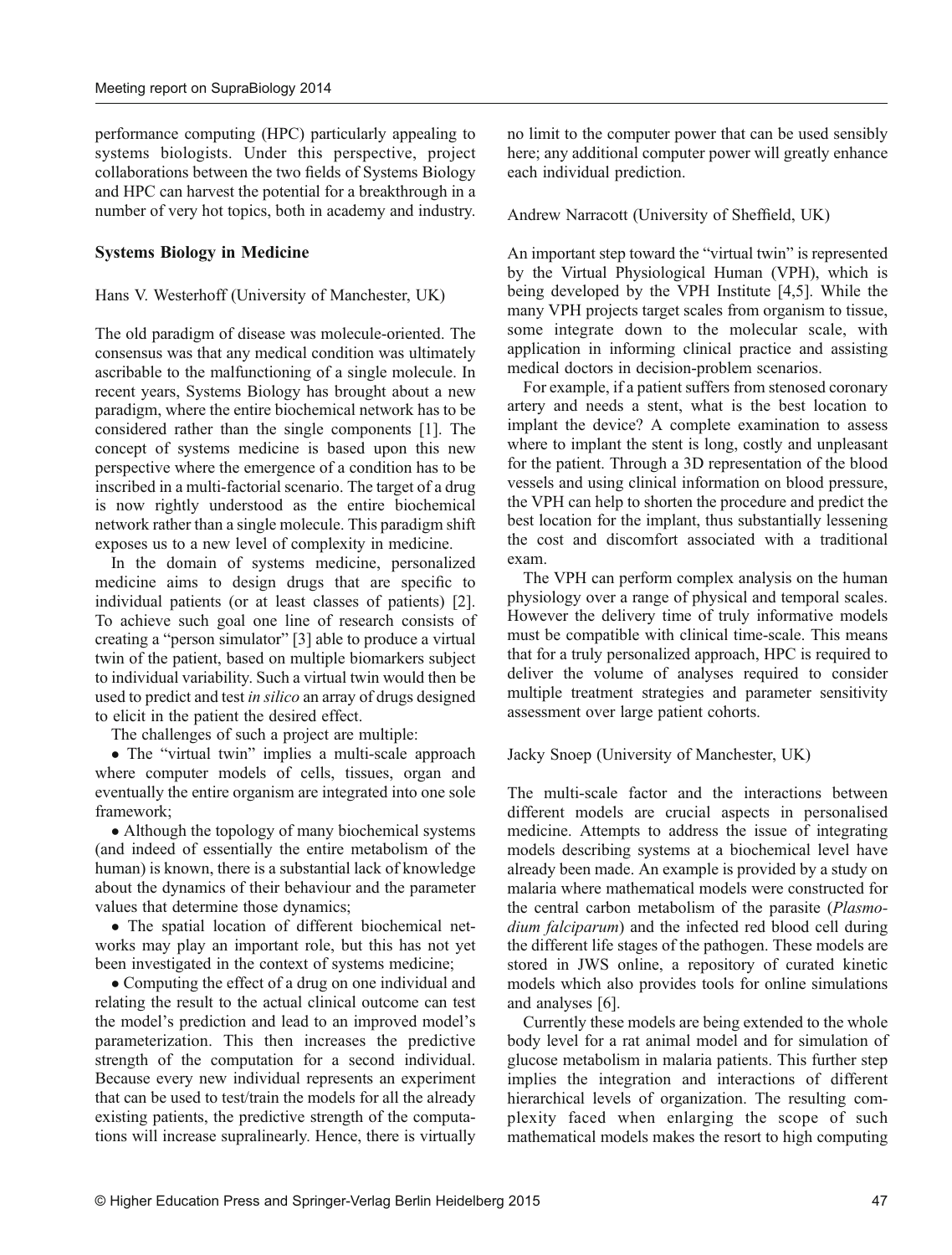power a very important if not decisive factor.

Peter Coveney (University College of London, UK)

The trend in biomedicine is to rely increasingly on computer modelling. For computer models to be profitably used in clinical practice, they need to deliver relevant predictions in a timely manner. The use of large-scale distributed computing is essential to ensure these requirements to be fulfilled.

HPC is already being used in some relevant research lines. A notable example is provided by drug discovery, where simulations of macromolecular interactions and quantifications of binding free energy are key [\[7,8](#page-6-0)]. Such simulations are computationally very demanding, yet they must be reproducible to increase the statistical quality of their predictions. HPC resources are being used to meet this need in the study of the HIV protease system and the protein kinases in cancer treatment.

Another important area where HPC is applied is the study of brain blood flow. The HemeLB simulation environment, developed by the University College of London [[9](#page-6-0)], is capable of simulating large vascular networks with the aim of assisting clinicians in diagnosing the effects of aneurysms and choosing appropriate interventions. HemeLB runs on thousands of compute cores, this making a strong scientific case for the use of HPC in biomedicine.

## Computational methods of Systems Biology

Pedro Mendes (University of Manchester, UK)

It is fundamental in Computational Systems Biology to have reliable tools for the analysis of in silico representations of biochemical systems. Depending on the spatial scale considered and/or the level of detail of the model, different analysis may be put in place to describe/predict the behaviour of the underlying system. There are two main approaches that are used to create informative models of biological systems.

The "bottom-up" approach relies on the characterization of singular molecular interactions. In this case the behaviour of the system emerges as the result of the combined single events occurring in the network. Different software package are available today to perform analysis on models generated through a bottom-up approach. Copasi is one of the most popular in the Systems Biology community as it implements several analytical tools and has extensive support for parameter estimation and optimization [[10](#page-6-0)].

The "top-down" approach, in contrast, adopts a datadriven perspective and seeks to construct models from large scale 'omics data'. In this case, machine-learning methods and network theory are applied to infer the relevant properties that most affect or determine the behaviour of the system in a given set of experimental conditions.

Both these two approaches can benefit from highperformance and parallel computing. One of the main issues in the bottom-up approach is the estimation of the model's unknown parameters. In general there is an infinite set of parameter values that can give rise to the same system's behaviour for a given condition. Many algorithms have been designed to estimate the most likely set of parameter values according to some biological criterion (see [[11](#page-6-0)] for a recent review). All these algorithms however require a computing time that increases exponentially with the number of unknown parameters. Parallelizing such computation and making it run in a supercomputer would speed the process of parameter evaluation up to some order of magnitude. In the top-down approach, the size of the data routinely produced is such that big-data tools and methods, such as HPC, become increasingly necessary.

#### Neil Swainston (University of Manchester, UK)

The sequencing of entire genomes, their functional annotations and the vast knowledge already available about enzyme-reaction relationships allow computational systems biologists to generate reconstructions of largescale metabolic networks. Although a curated reconstruction implies an intensive, manual curation process, the generation of a first draft reconstruction is done automatically through web-services or client-based software packages [[12](#page-6-0),[13](#page-6-0)]. The automatic generation of a metabolic map can start either from prior knowledge of the pathways involved in the network (as in Path2Models [\[14](#page-6-0)]), or just from the organism genome. In this latter case the computational requirements are much higher and potentially needing HPC.

These genome-scale reconstructions can be seen as a first step in the endeavour of creating fully-characterized large-scale kinetic models. Despite the lack of knowledge about the parameter values associated with each reaction in the network, such reconstructions can still prove informative. In fact they are widely used to understand the metabolic capabilities of the organism and identify which processes can or cannot be carried out based on the stoichiometry of network. This kind of analysis does not necessitate a high computing power, but it fails to capture the highly non-linear nature of the system's dynamics. On the contrary, to reach the goal of building and using a fully characterised kinetic model the use of HPC may likely be required with respect to two main issues:

- Parameter estimation of the network;
- Dynamic simulation of one or more interacting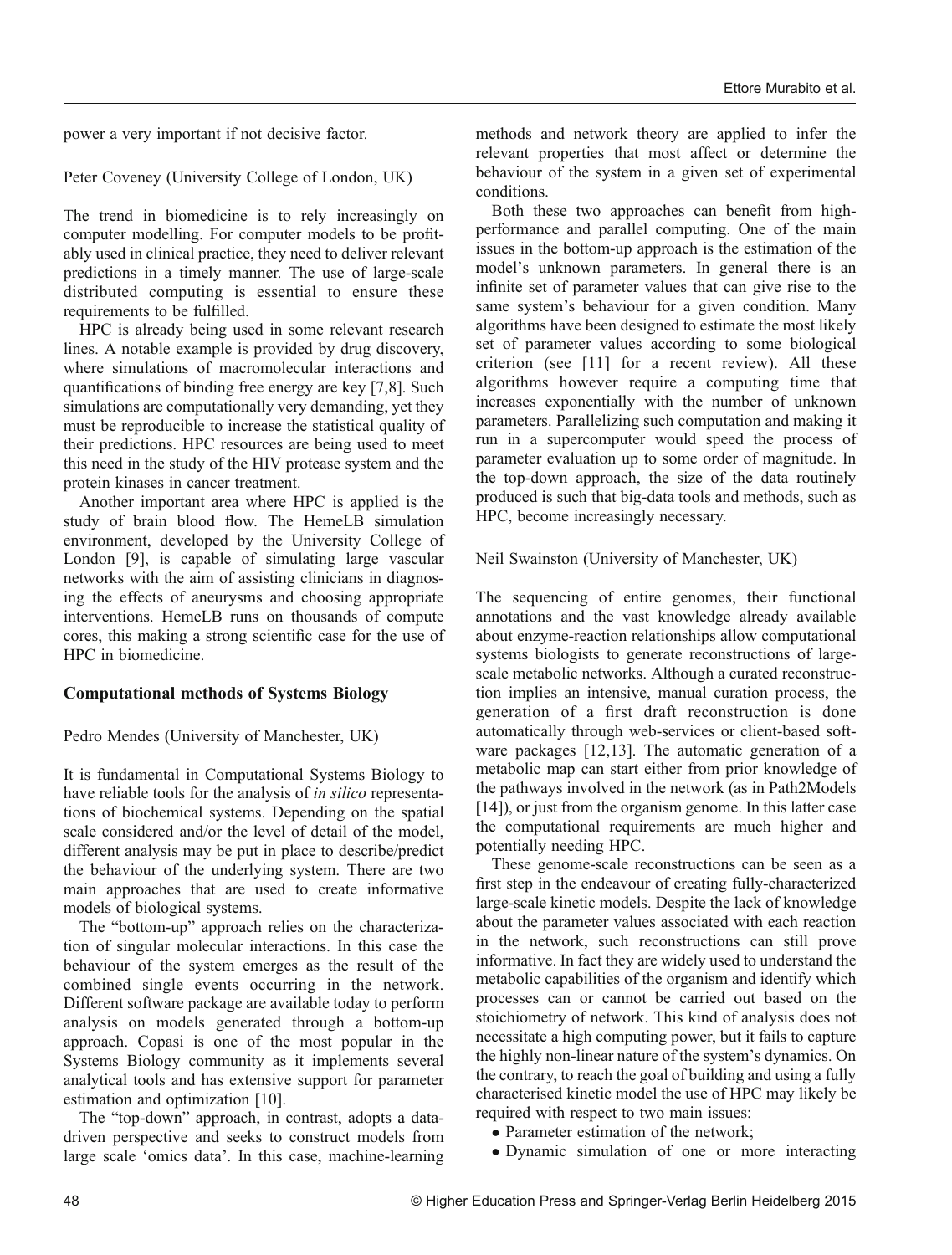genome-scale kinetic models.

Andrzej M. Kierzek (University of Surrey, UK)

The main challenge in producing fully characterised in silico representations of large biochemical systems is the experimental quantification of all the parameters involved in the underlying set of molecular interactions. When only a small subset of the parameters is known, a possible way around consists of integrating different modelling techniques. On the one hand Flux Balance Analysis (FBA) is already widely used to produce semi-quantitative predictions of cellular metabolic phenotypes on a genome-wide scale without knowledge of kinetic constants and molecular concentrations. On the other hand, stochastic and ODE-based kinetic models already exists for small portions of the biochemical network, for which the relevant parameters have been estimated. An important direction in which Computational Systems Biology is currently moving is the integration of different kinds of models that rely on different analytical approaches. The Quasi Steady State Petri Net (QSSPN) is a hybrid simulation algorithm developed by Andrzej Kierzek's group [\[15\]](#page-6-0). QSSPN integrates qualitative rule-based models, stochastic kinetic models, deterministic kinetic models and FBA models in one single framework. QSSPN allows for the iterative improvement of genome-scale networks by plugging in newly measured kinetic parameters thus increasing the level of detail of the model.

QSSPN would greatly benefit from being implemented in a supercomputing environment with respect to three main applications:

 Exploration of alternative molecular events in qualitative simulations leading to the same outcome;

 Exploration of alternative parameter sets in hybrid models leading to the same predicted behaviour;

• Support for large research communities performing simulations in an interactive online environment.

#### Chengkun Wu (University of Manchester, UK)

Apart from the bottom-up and top-down approaches aforementioned there is a third way that is being exploited to attempt the automatic reconstruction of biochemical networks. This alternative approach is based on textmining techniques and consists of automatically discovering and extracting relevant information from literature about the relationships between different factors pertaining to a given biological system [\[16\]](#page-6-0). These relationships may be very diverse in nature, from molecular interactions to causative events in the emergence of a medical condition. This approach turns out to be very useful, for example, when complementing other automatic techniques of model generation, such as in genome-scale metabolic reconstructions. Another application of largescale text mining aims to discover the molecular bases of different diseases and builds a comprehensive molecular interaction map of any disease or biological process of interest based on literature data.

Text mining requires significant computational resources but, by its nature, can be easily parallelized. Some tasks however may require months if applied on the whole corpus of the MEDLINE repository and all openaccess full-texts. That is why text mining would greatly benefit from harnessing the power of HPC.

#### Computational Biology for Industry

Steve Marciniak (SimCyp, Sheffield, UK) and Amin Rostami (Manchester Pharmacy School, UK)

The SimCyp consortium has developed a platform designed to conduct physiologically based pharmacokinetic modelling (PBPK) as well as pharmacokinetic/ pharmacodynamic (PK/PD) studies on virtual patient populations. This platform includes numerous databases containing human physiological, genetic and epidemiological information. By mapping single patients' clinical data against this corpus of information, the SimCyp Simulator allows for the prediction of PK/PD behaviour in 'real-world' relevant contexts [[17](#page-7-0)]. Another benefit of using virtual populations instead of a single virtual human reference is that individuals at higher-than-average risk may be identified.

The platform is the result of an ensemble of models that have been developed since 2001. Each year the consortium identify an area where to focus R&D efforts. SymCyp exerts an important influence on regulatory agencies. The Food and Drug Administration, for example, now regards *in silico* simulations as a sound validation tool to inform decision-making policies [\[18\]](#page-7-0). The projections for 2020 show that many R&D activities in the pharma industry will occur in silico.

To enable the spread of the platform, while maintaining or even improving its performance, Grid and Cloud computing are key factors and represent a direction towards which SimCyp is interested to move.

#### Janette L. Jones (Unilever, UK)

Systems Biology is becoming an integral part of personal care product development in Unilever. The biochemical interactions between microbes and their human substrate needs to be understood in order to optimize product efficiency and safety. Today products are expected to satisfy higher and higher safety standard and this implies to also account for personal variability. As a consequence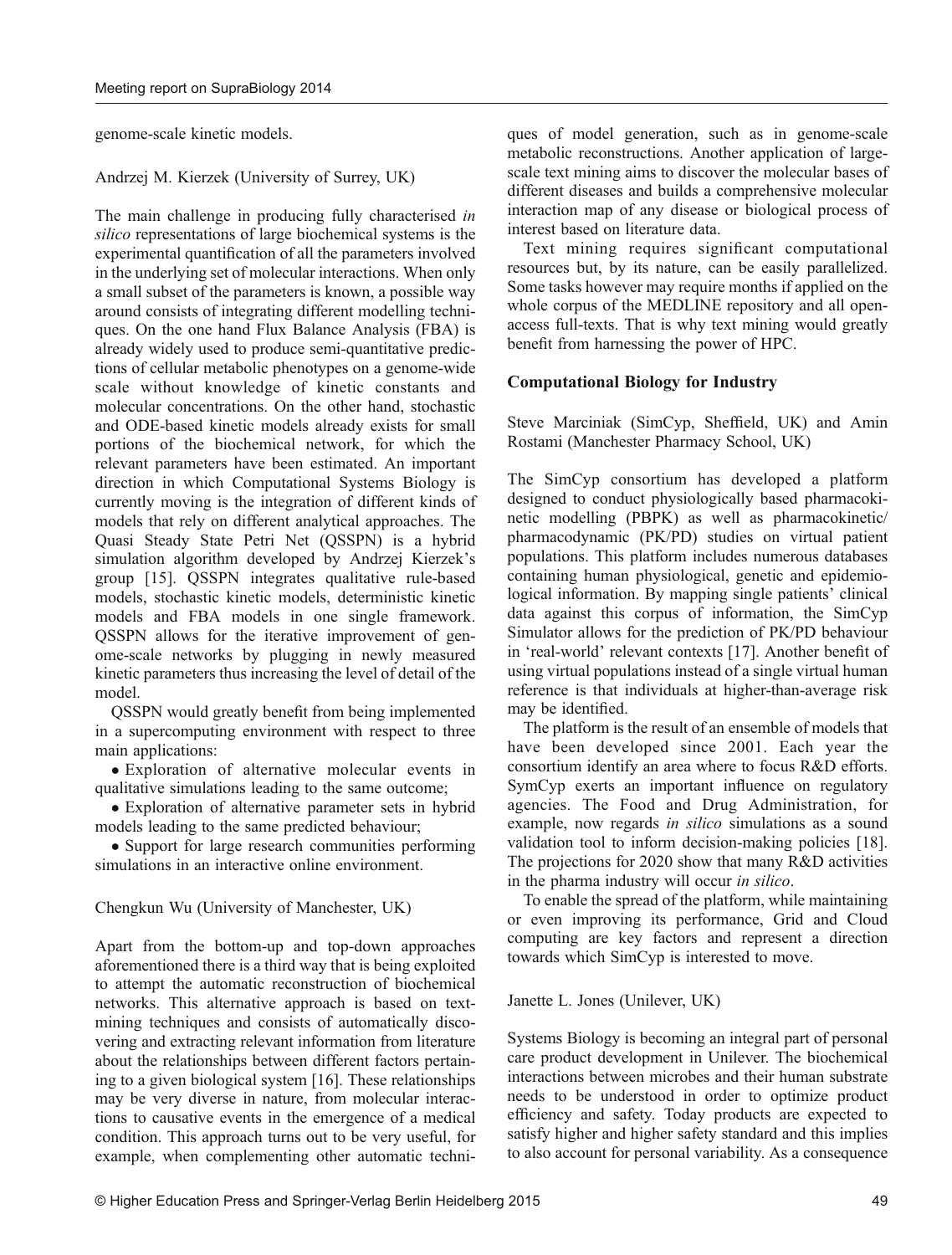the underlying biological problem becomes extremely complex and brings about unprecedented challenges. Industry predicts that the integration of biological bigdata with Systems Biology analytical approaches will transform the way R&D is carried out in the next decade. Unilever has already adopted in silico modelling approaches. A multi-layered model of epidermis, for example, has been developed to allow in silico clinical trials for surfactant-induced skin damage.

To enlarge the scope of such models and also allow in silico analysis based on personal variability HPC is regarded as a promising area to direct and invest resources.

Douglas B. Kell (University of Manchester, UK)

In the development of new drugs, the system properties of the targeted biological network have to be considered with many respects. Although today there is rightly a big emphasis on putting the molecular drug target in the context of its interactome, the mechanism through which drugs enter the cells is usually overlooked. There is abundant evidence in literature that the uptake of drugs is carrier-mediated rather than 'passive' [[19](#page-7-0)–[21](#page-7-0)]. This implies that drugs enter the cells using carriers that are normally involved in the transport of natural metabolites. The identification of such carriers and the study of this competition mechanism is essential to understand how the drug intake affects the host. This is a Systems Biology problem of high relevance for the pharma industry. To address this problem it is necessary to create and analyse in silico representations of the underlying biochemical networks.

Not only network modelling, but molecular modelling of docking of drugs onto their transporters and then of course their integration, are complex enough to require supercomputing.

## Computational Systems Biology in Education

Gerold Baier (SysMIC and University College of London, UK)

Given the interdisciplinarity of Systems Biology it is pivotal to train a new generation of scientists who have an understanding of the computational tools and approaches available today in life science. SysMIC offers a comprehensive online course covering a wide array of mathematical, computational and engineering notions relevant to Systems Biology.

This educational platform is currently used by more than 700 UK-based researchers, mainly doctoral students and principal investigators, and is increasingly gaining the attention of bio-industry professionals. SysMIC has a modular structure comprehensive of basic skills, advanced skills and project-based work. The training approach consists of: (i) presenting a biological problem, (ii) providing the relevant computational knowledge to address the problem and (iii) making the student apply the learned techniques to carry out a proper solution strategy.

The institutions involved in SysMIC are the University College London, the Open University, the Birkbeck College and the University of Edinburgh.

## Computational Biology on the Tianhe-2 Supercomputer

Shao-Liang Peng (National University of Defence Technology, Changsha, CHINA)

With high-throughput technology becoming more affordable each year, virtually every biology lab has the potential to become a big-data generator. Existing biology tools cannot cope with the rapid growth of data scale, as the figures are in petabytes. The need to handle and extract information from such an enormous amount of data leaves no doubt about the necessity to resort to highperformance computing.

China has emerged as an important player in HPC [\[22,23\]](#page-7-0). Built by China's National University of Defence Technology (NUDT) in collaboration with the Chinese IT firm Inspur, Tianhe-2 is today the fastest supercomputer in the world [[24](#page-7-0)]. With a peak speed of 55 petaflops, 1 petabyte of memory and 12 petabyte of storage capacity, Tianhe-2 can deal with computation-, memory-, and communication-intensive workloads.

Tianhe-2 is already used in computational biology applications, mainly related with sequence analysis/ assembly and genome wide annotation studies, and runs well-known bioinformatics software such as BWA, SOAP3-dp, SOAP-denovo 2, SOAP-fuse, SOAP-snp [\[25](#page-7-0)–[28](#page-7-0)]. Tianhe-2 staff can also design software solutions to make a given computational problem take full advantage of the computing power of the facility.

In the future, Tianhe-2 is expected to be open for online use to researchers based all over the world.

Naiyang Guan (National University of Defence Technology, Changsha, CHINA)

The availability of HPC resources should not come at the expense of implementing well-designed algorithms to solve computationally demanding problems. In fact these two aspects (computing power and efficient algorithms) have to be used synergistically to obtain fast and reliable results. An example of such synergy is provided by the application of a non-negative matrix factorization (NMF) solver on supercomputers. NMF is a dimension reduction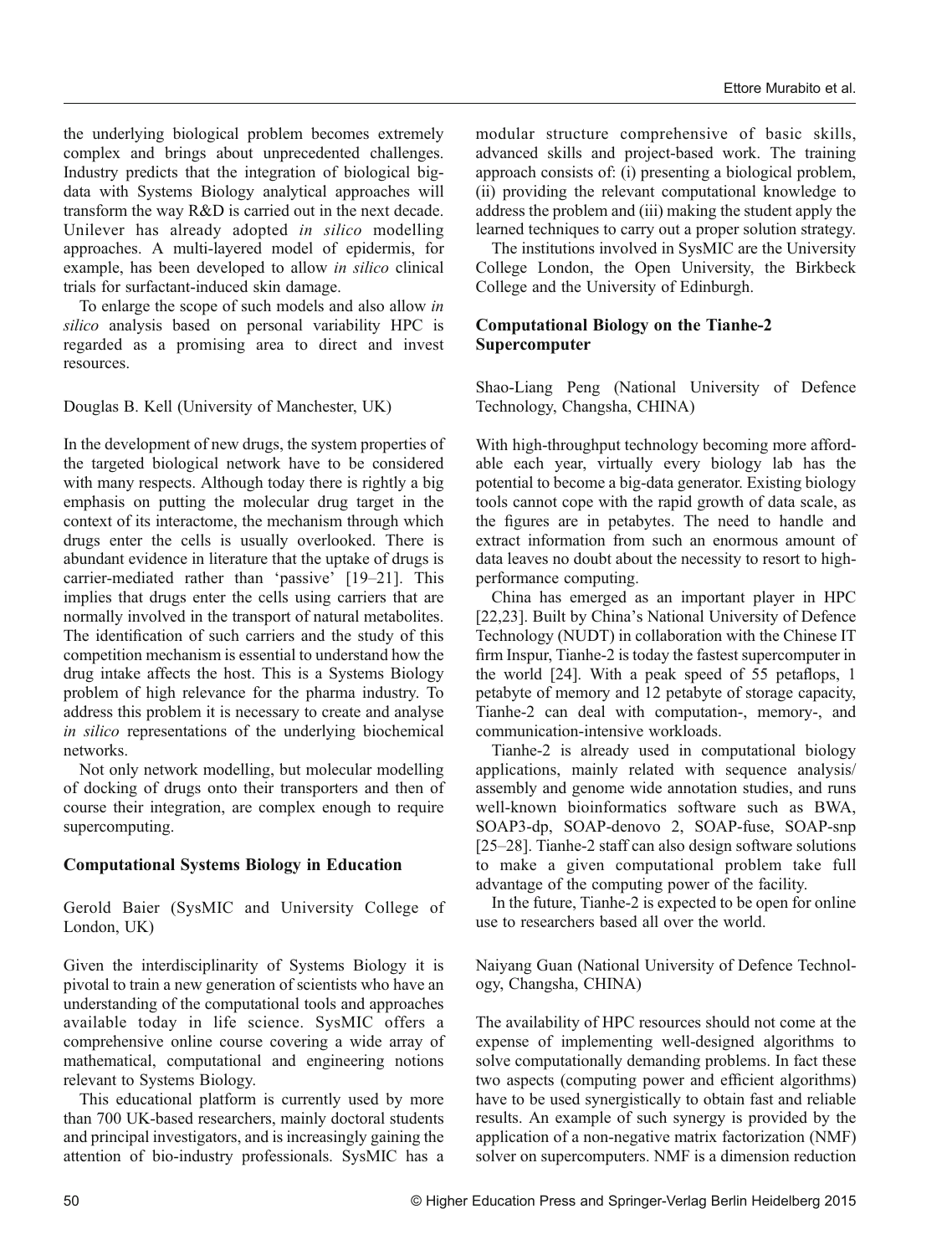method used to approximate a non-negative matrix by the product of two lower-rank non-negative matrices. This method is particularly suitable for microarray clustering, modular pattern discovery and noise-filtering of data. There exist many NMF algorithms, but they all suffer from at least one of the following drawbacks: (i) slow convergence, (ii) high computational complexity, (iii) numerical instability. The algorithm proposed by Dr. Naiyang Guan has proved to be much faster than previous approaches and has been used successfully in geneexpression clustering [\[29\]](#page-7-0). In particular NeNMF has proved to be superior to other representative NMF solvers in terms of efficiency as well as approximation accuracy. It also overcomes the numerical instability problem suffered by previously proposed algorithms.

## DISCUSSION

#### How can Systems Biology benefit from supercomputing?

The following main areas related to computational biology were identified where HPC can be profitably applied:

- Model construction:
- Model parameterization and sensitivity analysis;
- Extensive analysis of large biochemical networks;

• Integration of models at different spatio-temporal scales;

- Software development;
- Visualization of complex biological data;

 Accessibility of high-performance computing resources;

 Computation of millions of individual virtual humans in concert.

Although there may be some overlap, the goals set in these macro-areas can greatly differ in the time-scale required to harvest expendable results. Some problems are virtually ready to be submitted to an HPC facility while others require more time to find a formal definition and identify a rigorous solution strategy. In terms of "HPC-readiness" the most tractable problems are probably those related with model (re)construction, parameter estimation, and with parallel computation of multiple individuals with integration of the results. Data structures and efficient algorithms already exist for these procedures and what is often needed is just more computing power. In the case of generation of biochemical networks from genomes, the required data are already stored, formatted and retrievable in a usable way, while tested numerical approaches are regularly used to build the interactome from the extracted information. The refinement of firstdraft reconstructions through text-mining is also an established procedure, although computationally

demanding, and is easy by its very nature to be parallelized.

To deal with the lack of knowledge about the values of the system parameters there are two main numerical approaches. One consists of making an estimation of the parameters based on the known outcome of the system under specific conditions. There is an abundance of algorithms that address this problem but the computing power needed increases very rapidly with the number of independent parameters. There is great interest in using HPC for this type of parameter estimation as this represents an important step for bridging the gap between biochemical reconstructions and fully characterized kinetic models. The second approach consists of exploring the region of the parameter space that is compliant with the known outcome of the system. In this case Monte-Carlo sampling is commonly used to gain a probabilistic insight of some relevant system properties such as sensitivity coefficients [[30](#page-7-0)–[32\]](#page-7-0). Although random sampling can often get away with the combinatorial explosion of a systematic parameter screening without compromising prediction accuracy, its application to genome-wide networks or even multi-scale models is likely to greatly benefit from HPC resources. The very nonlinearity of the relevant networks that causes functional emergence, may not be captured by low-density parameter sampling. Hence HPC for higher density sampling would be beneficial.

Another way to deal with the unknown quantities of a system is to explore the range of its possible outcomes within the topological restrictions imposed by the underlying network. This is what constraint based modelling techniques, such as FBA or flux variability analysis (FVA), are commonly used for. A problem of interest in FBA is to assess the effect that multiple gene-knockouts have on the network's capability to perform specific biological functions. For this kind of study a systematic gene-knockout screening is preferable to a random sampling approach, making the problem combinatorial. For multiple knockouts involving  $n$  genes the number of FBA runs (1 for each resulting model) is (#Genes)<sup>n</sup>. In the case of triple knockouts on recon2, the most comprehensive reconstruction of human cells metabolism [\[33\]](#page-7-0) today available, the number of FBA runs is  $(2194)^3 = 1 \times 10^{10}$ , making the problem complex enough to require HPC resources.

The integration of models characterised by processes operating at different spatio-temporal or organizational scales is a problem of different nature. In general, integrating different models (regardless of the scale of the underlying system), requires a standardized approach to make their inputs and outputs "talk" with each other. Unfortunately different models are very often characterized by different degrees of detail, making this task not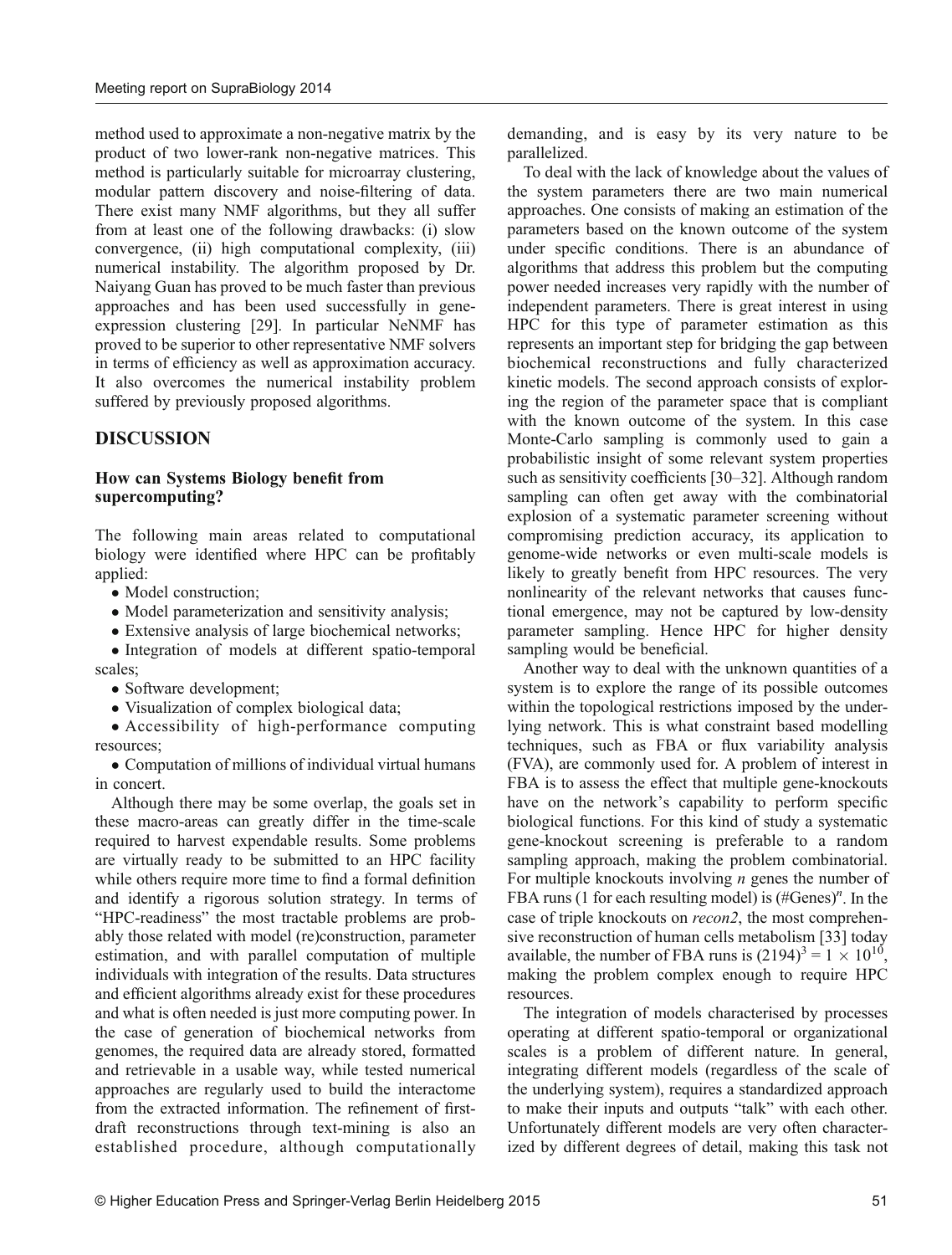<span id="page-6-0"></span>trivial. Algorithms to identify conjunction points that allow for the best juxtaposition (with minimal, if at all, loss of information due to the less detailed model) have to be formalized and put in place. Other issues are related to the harmonization of the units and the consistency of some parameters such as thermodynamic constants or kinetic constants being restricted by those. A more readyto-use approach consists of simulating a culture or a tissue at a cellular level. An ODE model would be created to describe the different cellular functions. This would then be replicated to obtain the number of cells that one wants to consider. In this case the models would be identical (apart from some variability in the value of parameters and initial conditions) and they can be easily integrated to study the system dynamics at a supra-cellular level. For a cell model of only 10 ODEs (hence only capturing the basic cellular functions) and a system of a million cells, the number of ODEs to be solved is already big enough to justify the use of HPC. More detailed cellular models are already available and the tendency is to go towards genome-scale kinetic models, e.g., for the application of individualized medicine. This leads to a degree of complexity that makes the use of supercomputers not only beneficial but essential.

Another aspect to be considered is that there exist already a number of well-established software packages designed to perform a wide range of analyses relevant to Computational Systems Biology. An example is provided by Copasi. A possible area of interest is to enable these programs to take full advantage of HPC by writing their procedures in ways that allow for parallelization. Copasi has been already expanded to some extent in that direction. It currently allows user to run simulations on the Condor High Throughput Computing environment [\[34\]](#page-7-0). More work may be undertaken to make it available on other HPC environments such as Tianhe-2.

#### Promoting UK-China collaborations

To initiate the collaboration between UK and China, the different partners agreed to write project proposals involving aspects of Computational Systems Biology that are readily transferable to a high-performance computing environment. Two of such projects, involving FBA and systematic screening of gene-knockouts, have been already discussed in the previous section. UK postdoctoral research associates will also be visiting the National University of Defence Technology in Changsha, China, to familiarize themselves with the facilities and the research staff. These visits would provide a concrete chance to use Tianhe-2 hands-on.

Further, educational relations will be established by sending students from UK to China and vice versa and promoting the co-authorship of publications on HPC and Systems Biology.

Periodic workshops will also be organized to keep the different partners updated on the current activities and future plans of the SupraBiology community.

## **REFERENCES**

- 1. Westerhoff, H. V. and Palsson, B. O. (2004) The evolution of molecular biology into systems biology. Nat. Biotechnol., 22, 1249–1252
- 2. Liao, W.-L. and Tsai, F.-J. (2013) Personalized medicine: A paradigm shift in healthcare. Biomedicine, 3, 66–72
- 3. Kolodkin, A., Boogerd, F. C., Plant, N., Bruggeman, F. J., Goncharuk, V., Lunshof, J., Moreno-Sanchez, R., Yilmaz, N., Bakker, B. M., Snoep, J. L., et al. (2012) Emergence of the silicon human and network targeting drugs. Eur. J. Pharm. Sci., 46, 190–197
- 4. Lawford, P. V., Narracott, A. V., McCormack, K., Bisbal, J., Martin, C., Brook, B., Zachariou, M., Kohl, P., Fletcher, K., Diaz-Zuccarini, V. (1921) Virtual physiological human: training challenges. Philoso. T. Roy. Soc., 2010, 368
- 5. Viceconti, M., Clapworthy, G. and Jan, S.V.S. (2008) The Virtual Physiological Human — A European Initiative for in silico Human Modelling —. J. Physiol., 58, 441–446
- 6. Olivier, B. G. and Snoep, J. L. (2004) Web-based kinetic modelling using JWS Online. Bioinformatics, 20, 2143–2144
- 7. Stoica, I., Sadiq, S.K. and Coveney, P.V. (2008) Rapid and accurate prediction of binding free energies for Saquinavir-Bound HIV-1 proteases. J. Am. Chem. Soc., 130 2639–2648
- 8. Hou, T., Wang, J., Li, Y. and Wang, W. (2011) Assessing the performance of the MM/PBSA and MM/GBSA methods. 1. The accuracy of binding free energy calculations based on molecular dynamics simulations. J. Chem. Inf. Model., 51, 69–82
- 9. Mazzeo, M. D. and Coveney, P. V. (2008) HemeLB: A high performance parallel lattice-Boltzmann code for large scale fluid flow in complex geometries. Comput. Phys. Commun., 178, 894–914
- 10. Hoops, S., Sahle, S., Gauges, R., Lee, C., Pahle, J., Simus, N., Singhal, M., Xu, L., Mendes, P. and Kummer, U. (2006) COPASI—a COmplex PAthway SImulator. Bioinformatics, 22, 3067–3074
- 11. Cazzaniga, P., Damiani, C., Besozzi, D., Colombo, R., Nobile, M.S., Gaglio, D., Pescini, D., Molinari, S., Mauri, G., Alberghina L., et al. (2014) Computational strategies for a system-level understanding of metabolism. Metabolites, 4, 1034–1087
- 12. Karp, P. D., Paley, S. and Romero, P. (2002) The pathway tools software. Bioinformatics, 18, Suppl. 1, S225–S232
- 13. Pinney, J. W., Shirley, M. W., McConkey, G. A. and Westhead, D. R. (2005) metaSHARK: software for automated metabolic network prediction from DNA sequence and its application to the genomes of Plasmodium falciparum and Eimeria tenella. Nucleic Acids Res., 33, 1399–1409
- 14. Büchel, F., Rodriguez, N., Swainston, N., Wrzodek, C., Czauderna, T., Keller, R., Mittag, F., Schubert, M., Glont, M., Golebiewski, M., et al. (2013) Path2Models: large-scale generation of computational models from biochemical pathway maps. BMC Syst. Biol., 7, 116
- 15. Fisher, C. P., Plant, N. J., Moore, J. B. and Kierzek, A. M. (2013) QSSPN: dynamic simulation of molecular interaction networks describing gene regulation, signalling and whole-cell metabolism in human cells. Bioinformatics, 29, 3181–3190
- 16. Wu, C., Schwartz, J.-M.and Nenadic, G. (2013) PathNER: a tool for